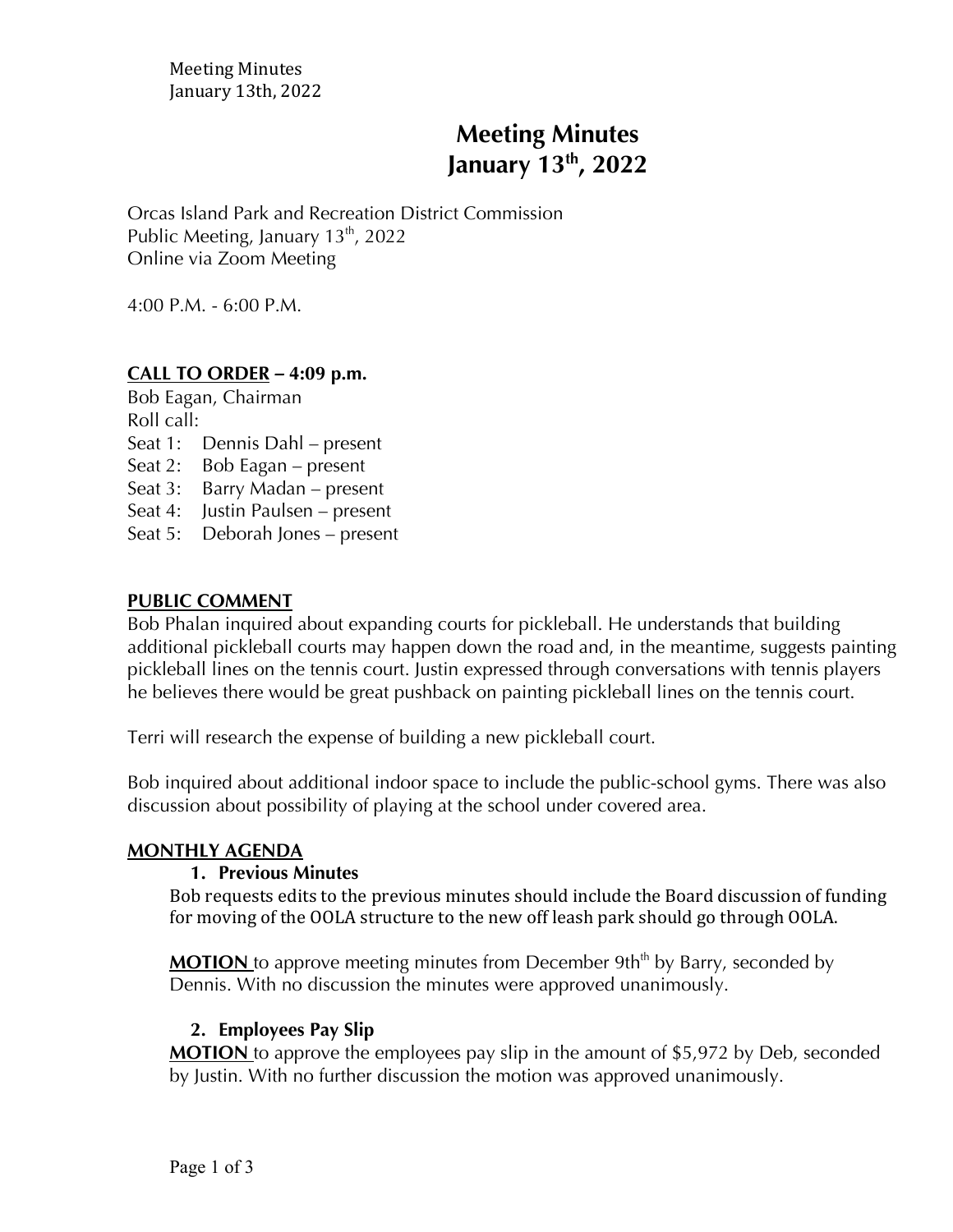Meeting Minutes January 13th, 2022

### **3. Payment of Claims**

*<see attached Claims>*

**MOTION** to approve the payment of claims dated January  $13<sup>th</sup>$ , 2022 in the amount of \$16,032.66 by Justin, seconded by Dennis. With no further discussion, the motion passed unanimously.

# **MONTHLY BUSINESS**

# **1. Financials**

• The county is still processing the end-of-year financials and there is no financial report available at this time.

# **2. Director's Report**

- OIPRD will begin looking for a Program Assistant and Park Steward.
- All other items covered further in the meeting.

# **3. Committee Reports**

• The OOLA shelter still needs to be moved from the old off leash area to the new park. OOLA will cover the expense of this process.

# **UNFINISHED BUSINESS**

- **1. COVID-19 Business Operations, Programs and Staffing** 
	- OISD has closed their facilities to outside entities due to COVID. OIPRD has paused programming during this time. We are tentatively relaunching programs after February  $7<sup>th</sup>$ . OISD will be requiring all individuals wear an N95 or triple-layer surgical masks, eliminating the option for cloth masks.
	- Terri reported she met with county health officials regarding upcoming guidance surrounding programs and activities with new COVID developments.

# **NEW BUSINESS**

# **1. 2022 Maintenance and Repair Plan**

- The maintenance schedule will include parking lot, ball fields, skatepark, playscape, pickleball court, and volleyball court. Discussion included involving an engineer for drainage and structural parking lot work.
- Terri would like to start looking at preliminary conceptual drawings for future bathroom facilities in the park. This facility could include office space, storage, and a breezeway for picnic tables.
- The first focus for maintenance will be continuing to patch potholes in the parking lot and complete pre-season ball field maintenance while in the planning phase for everything else. Terri will put together a scope of work and publish an RFQ for the ball field projects. Discussion included a two-phase process to allow for